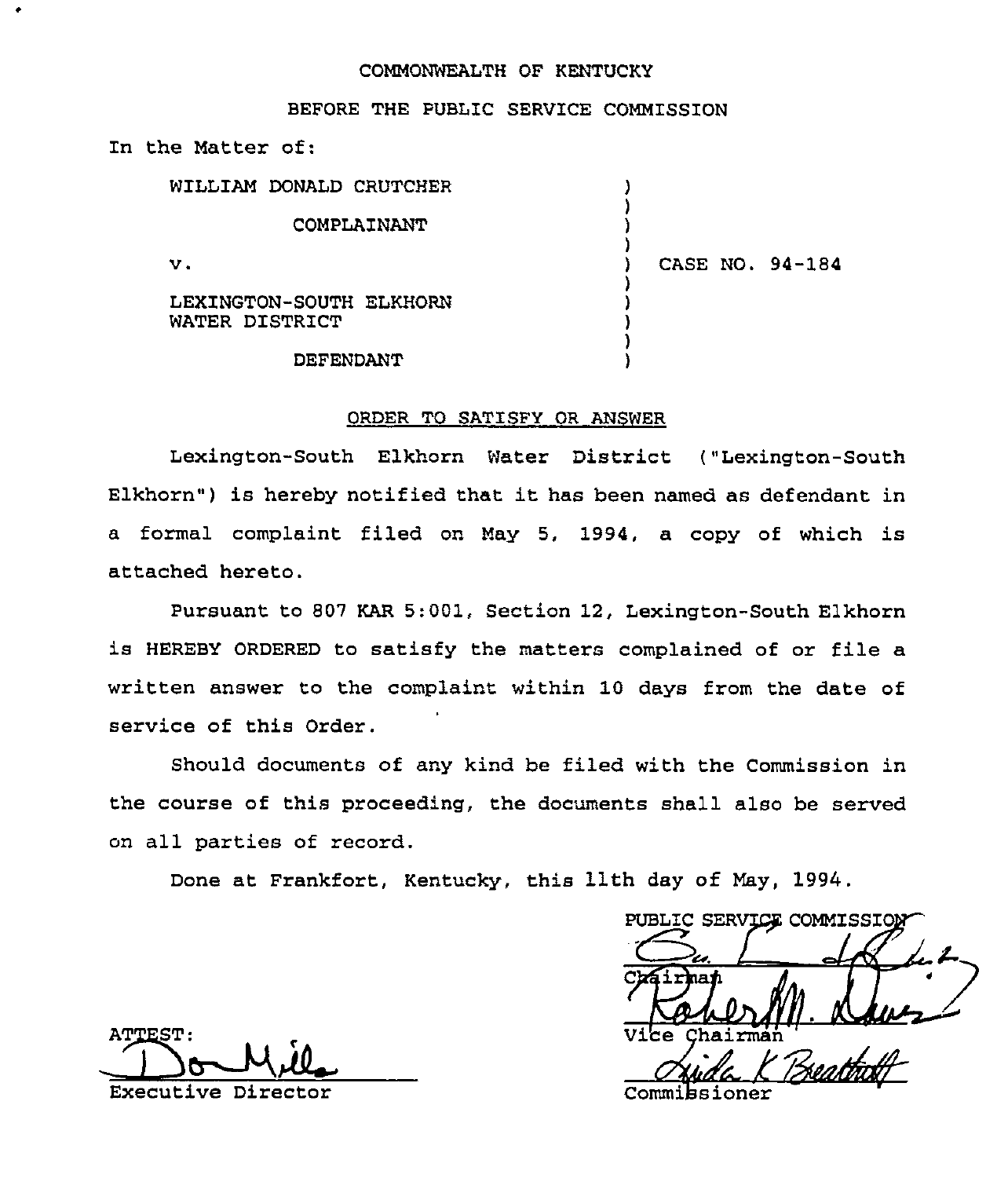### COMMONWEALTH OF KENTUCKY

## BEFORE THE PUBLIC SERVICE COMMISSION

# **RECEIVED**

MAY 05 1994

PUBLIC SEHVICE **COMMISSION** 

In the Matter of:

WILLIAM DONALD CRUTCHER (Your Full Name)

COMPLAINANT

ı

VS.

LEXINGTON SOUTH ELKHORN DIST. WATER DISTRICT.

(Name of Utility)

 $\epsilon$ 

**DEFENDANT** 

#### **COMPLAINT**

The complaint of WILLIAM DONALD CRUTCHER respectfully shows: (Your Full Name)

WILLIAM DONALD CRUTCHER  $(a)$ (Your Full Name)

> 667 MINT HILL LANE, LEXINGTON, KY. 40509 (Your Address)

LEXINGTON SOUTH ELKHORN WATER DISTRICT  $(b)$ (Name of Utility)

> 20 WEST MAPLE ST., NICHOLASVILLE, KY. 40356 (Address of Utility)

SEE ATTACHMENT (1)  $(c)$ That: (Describe here, attaching additional sheets if

necessary, the specific act, fully and clearly, or facts

that are the reason and basis for the complaint.)

Continued on Next Page

94.184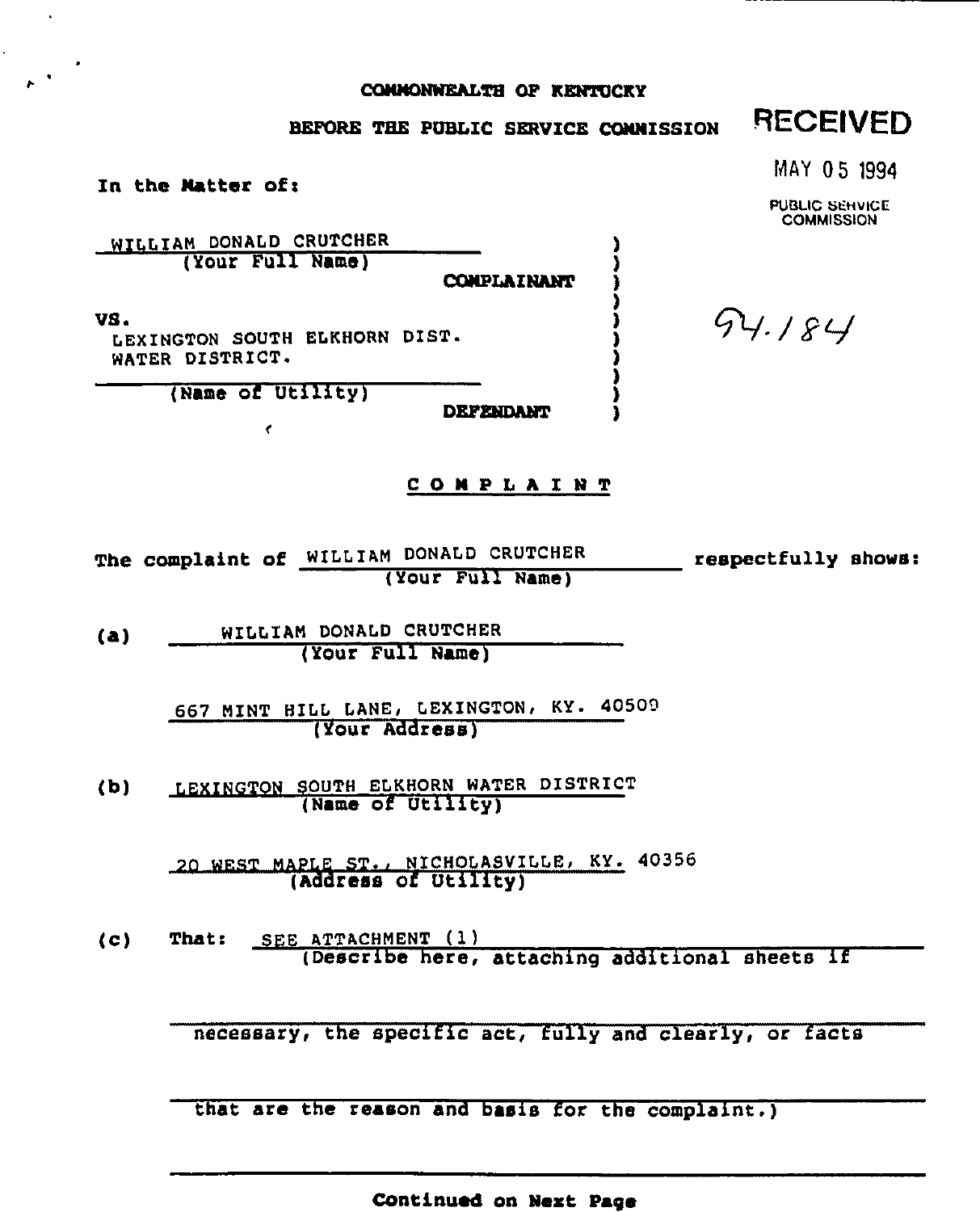| WILLIAM DONALD CRUTCHER           | LEXINGTON SOUTH ELKHORN WATER DISTRICT<br>VS                    |
|-----------------------------------|-----------------------------------------------------------------|
| (Your Name)                       | (Utility Name)                                                  |
| Page 2                            |                                                                 |
|                                   |                                                                 |
|                                   |                                                                 |
|                                   |                                                                 |
|                                   |                                                                 |
|                                   |                                                                 |
|                                   |                                                                 |
|                                   |                                                                 |
|                                   |                                                                 |
|                                   |                                                                 |
|                                   |                                                                 |
|                                   |                                                                 |
|                                   |                                                                 |
|                                   | Wherefore, complainant asks THIS COMMISSION TO ORDER THE        |
|                                   | (Specifically state the                                         |
|                                   |                                                                 |
|                                   | CONSTRUCTION OF AN EXTENSION TO THE EXISTING DRAKE'S LANE       |
|                                   | DISTRIBUTION MAIN TO A POINT ADJACENT TO COMPLAINANTS' PROPERTY |
|                                   | PURSUANT TO 807 KAR 5.066 (11) AND 807 KAR 5.066 (12).          |
|                                   |                                                                 |
|                                   |                                                                 |
|                                   |                                                                 |
|                                   |                                                                 |
| Dated at LEXINGTON<br>(Your City) | , Kentucky, this $-24$ <sup>+<math>-</math></sup> day           |
|                                   |                                                                 |
| of                                | <u>1994.</u>                                                    |
|                                   |                                                                 |
|                                   |                                                                 |
|                                   |                                                                 |
|                                   |                                                                 |
|                                   |                                                                 |
|                                   | (Name and address                                               |
|                                   | OF.<br>DAVID M. SPROULL                                         |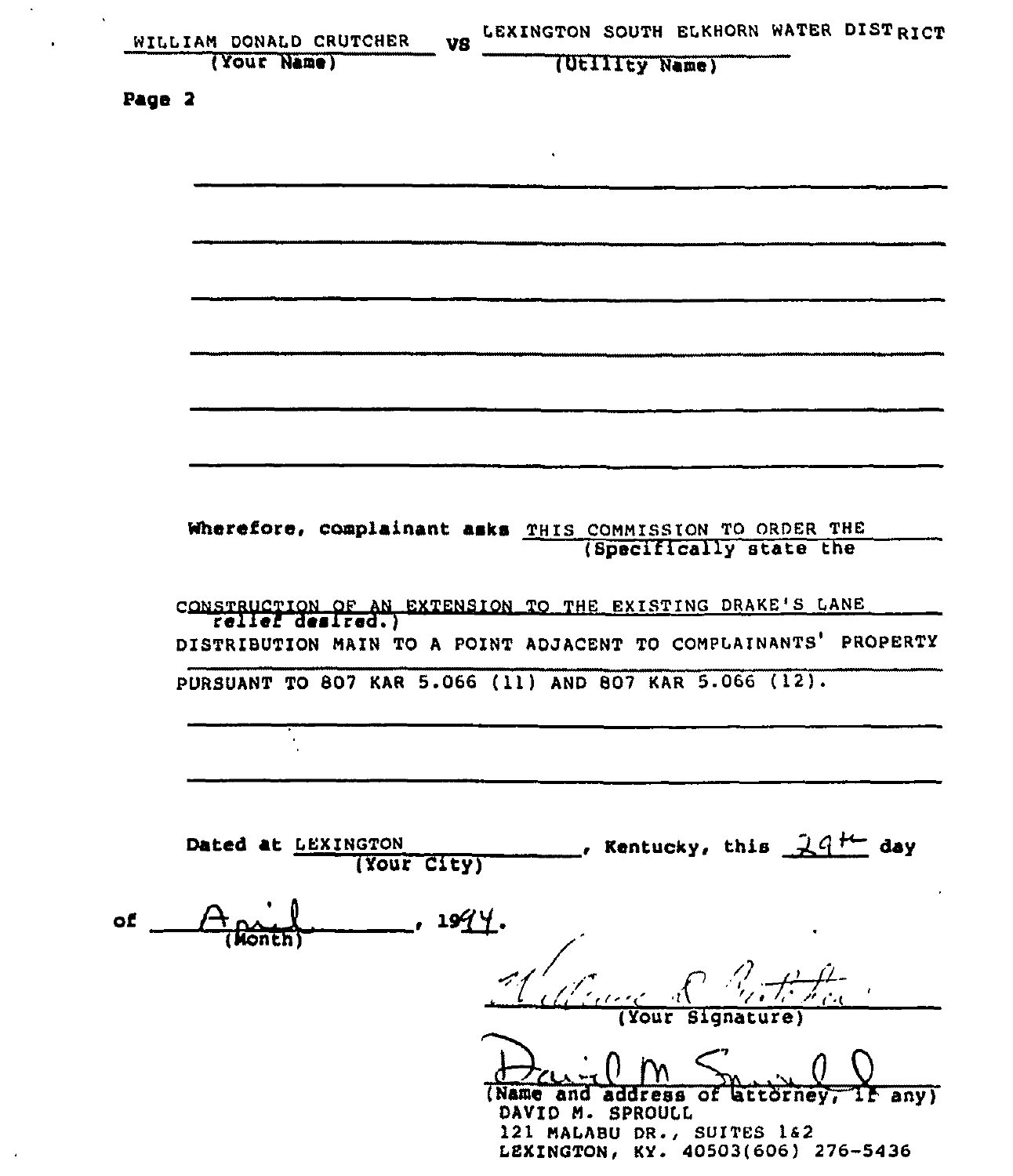# ATTACHMENT ONE

(C) 1. Complainant, William D. Crutcher, is the owner of certain real property located on Drakes Lane in Jessamine County, Kentucky, and being within the service/operation area of Defendant, Lexington South Elkhorn Water District.

2. Defendant caused to be constructed a new distribution main or, alternatively, an extension to existing main on Drakes Lane in Jessamine County, Kentucky, for the express purpose of providing water service to area residents of Drakes Lane,

3, Despite repeated and timely requests by Complainant for service, Defendant intentionally failed to extend the distribution main to the property line of the Complainant or to a point in reasonable proximity thereof, thereby depriving the Complainant of access to water service.

4, That upon information and belief, Complainant's property on Drakes Lane is the only property left on Drakes Lane and within the service/operation area of the Defendant that is without access to water service.

5. Complainant further alleges, upon information and belief, that at the time of construction of the aforesaid extension, Complainant was the only African-American resident on Drakes Lane and within Defendant's service/operation area; accordingly, Complainant alleges that the denial of service by Defendant is due in whole or in part to his race, namely African-American.

6. That the above stated actions, or omissions to act, operate as a preferential and/or disparate treatment of Complainant, in violation of KRS 278.170 and 807 KAR 5:006, Sections 5 and 14,